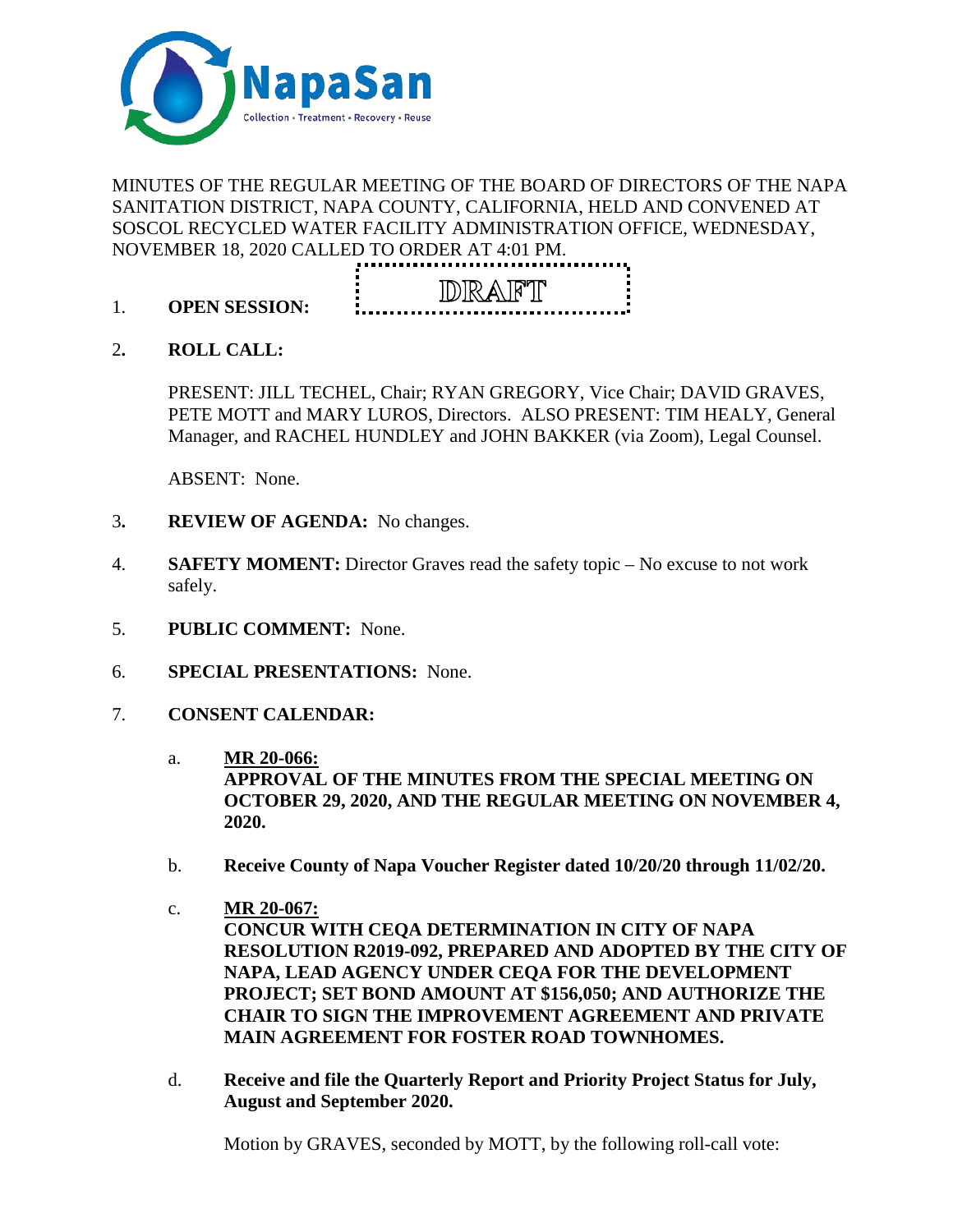| AYES:         | GRAVES, GREGORY, LUROS, MOTT, TECHEL |
|---------------|--------------------------------------|
| NOES:         | NONE.                                |
| ABSENT: NONE  |                                      |
| ABSTAIN: NONE |                                      |
|               |                                      |

#### 8. **REGULAR CALENDAR:**

#### a. **MR 20-068: RECEIVE AND ACCEPT COST OF SERVICE REPORT FOR SEWER SERVICE CHARGE RATE STUDY.**

Motion by GREGORY, seconded by GRAVES, by the following roll-call vote:

| AYES:         | GRAVES, GREGORY, LUROS, MOTT, TECHEL |
|---------------|--------------------------------------|
| NOES:         | NONE.                                |
| ABSENT:       | NONE.                                |
| ABSTAIN: NONE |                                      |
|               |                                      |

Mark Panny from Carollo Engineers presented via zoom the final recommendations from the rate study. He reviewed the cost of service allocation, which results in a shift of costs away from BOD and towards flow and TSS. This creates a change to the strength factors. Mr. Panny reviewed the rate structure assessment and the EDU ratios for non-residential customers. These changes will be phased in over the next five years.

Mr. Panny discussed the rate recommendations for non-residential customers over the next five years, showing the changes to annual flow for 1 EDU and giving examples of annual rates for different customer classes.

Mr. Panny reviewed the staff recommendation, next steps to be taken and the schedule for the Proposition 218 process. He reported that NapaSan has contracted with a consultant to provide outreach and a report will be given at the December 16, 2020 Board meeting.

Board and staff held discussion regarding the proposed rates and the outreach plan.

b. **MR 20-069: AUTHORIZE THE GENERAL MANAGER TO ISSUE NOTICE INVITING BIDS FOR THE 66-INCH TRUNK SEWER REHABILITATION PROJECT: KAISER ROAD TO SWRF (CIP 19701).**

Motion by MOTT, seconded by GRAVES, by the following roll-call vote:

AYES: GRAVES, GREGORY, LUROS, MOTT, TECHEL NOES: NONE ABSENT: NONE ABSTAIN: NONE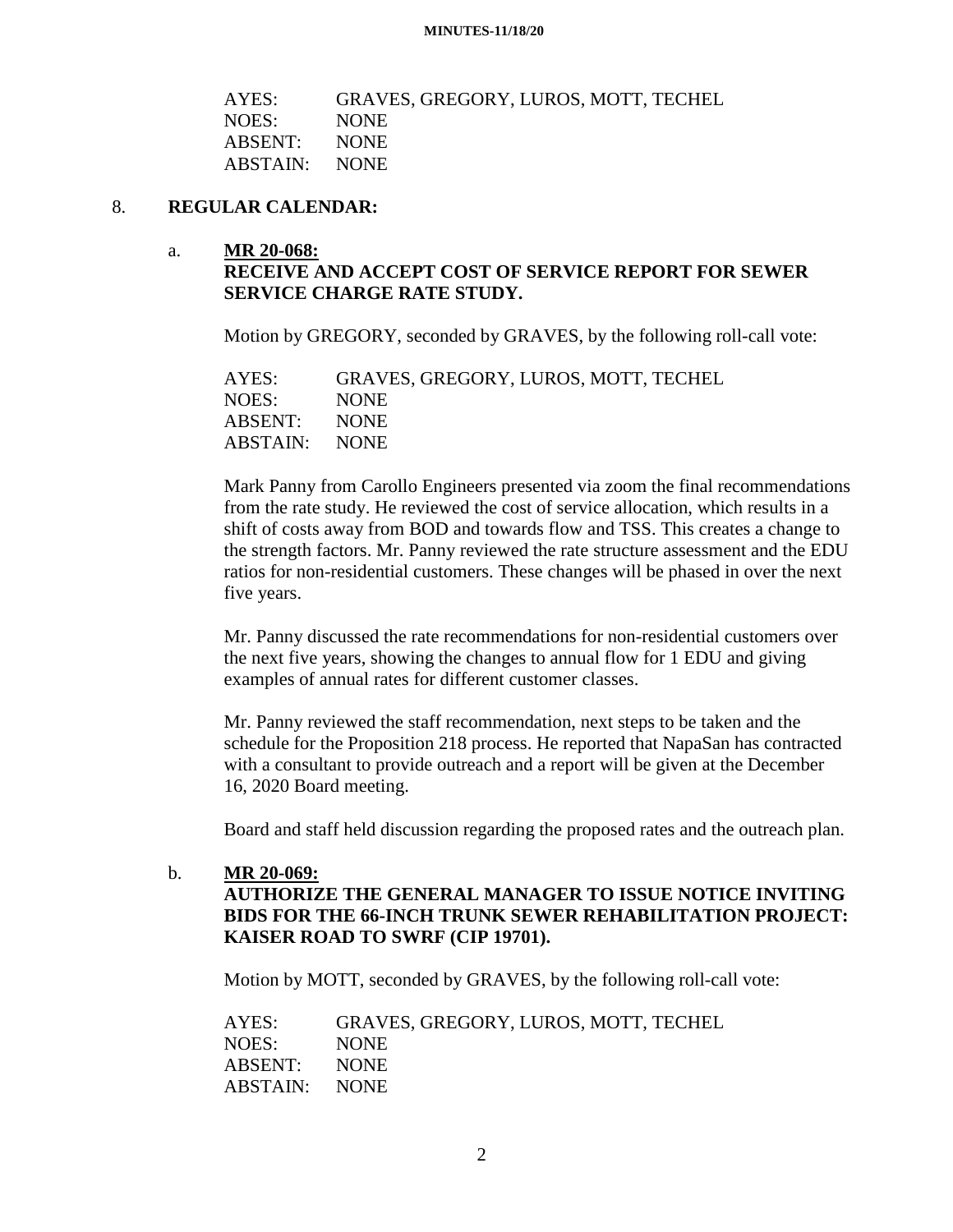#### **MINUTES-11/18/20**

Karl Ono, Associate Engineer, gave a presentation on the 66-inch Trunk Sewer Rehabilitation Project. He reviewed the background of the 66-inch sewer line condition assessments, as well as the project scope. Ono commented on the CEQA and permitting processes.

Mr. Ono reviewed the project status and anticipated schedule, as well as the project financing details. The total estimated cost of the project is \$14,100,000. Financing of the project will be discussed in the next agenda item.

#### c. **RES 20-021:**

# **ADOPT RESOLUTION OF THE BOARD OF DIRECTORS OF THE NAPA SANITATION DISTRICT APPROVING THE FINANCING TEAM IN CONNECTION WITH THE ISSUANCE AND SALE OF REVENUE CERTIFICATES OF PARTICIPATION AND AUTHORIZING CERTAIN OTHER ACTIONS IN CONNECTION THEREWITH.**

Motion by GRAVES, seconded by MOTT, by the following roll-call vote:

| GRAVES, GREGORY, LUROS, MOTT, TECHEL |
|--------------------------------------|
| <b>NONE</b>                          |
| NONE.                                |
| ABSTAIN: NONE                        |
|                                      |

Cyndi Bolden, Senior Accountant, introduced consultant David Leifer of KNN Public Finance, who is assisting NapaSan with the financing process.

Mr. Liefer presented information about KNN and a summary of the plan of financing for the project. He reviewed NapaSan's outstanding debt and the years it covers. He also provided an update on the impact of Covid-19 on the Municipal Bond Market.

Mr. Liefer reviewed the timeline for the financing of the project, estimated to have competitive pricing of 2021A COPs the week of February 8, 2021 and COP closing the week of February 22, 2021.

Board and staff held discussion.

## d. **Receive status report on Browns Valley Trunk (CIP 14703) and the West Napa Pump Station (17711) Projects for the month of October 2020.**

Andrew Damron, Technical Services Director, gave an update on the Browns Valley Trunk and West Napa Pump Station projects for the month of October. He reported that 38% of the contract time has elapsed on the Browns Valley Trunk project and 37% on the West Napa Pump Station. Damron reviewed the major work items that were performed in October for each project, as well as the upcoming and ongoing activities including outreach.

## 9. **GENERAL MANAGER REPORT:**

a. General Manager Healy discussed correspondence received from Randy Gularte